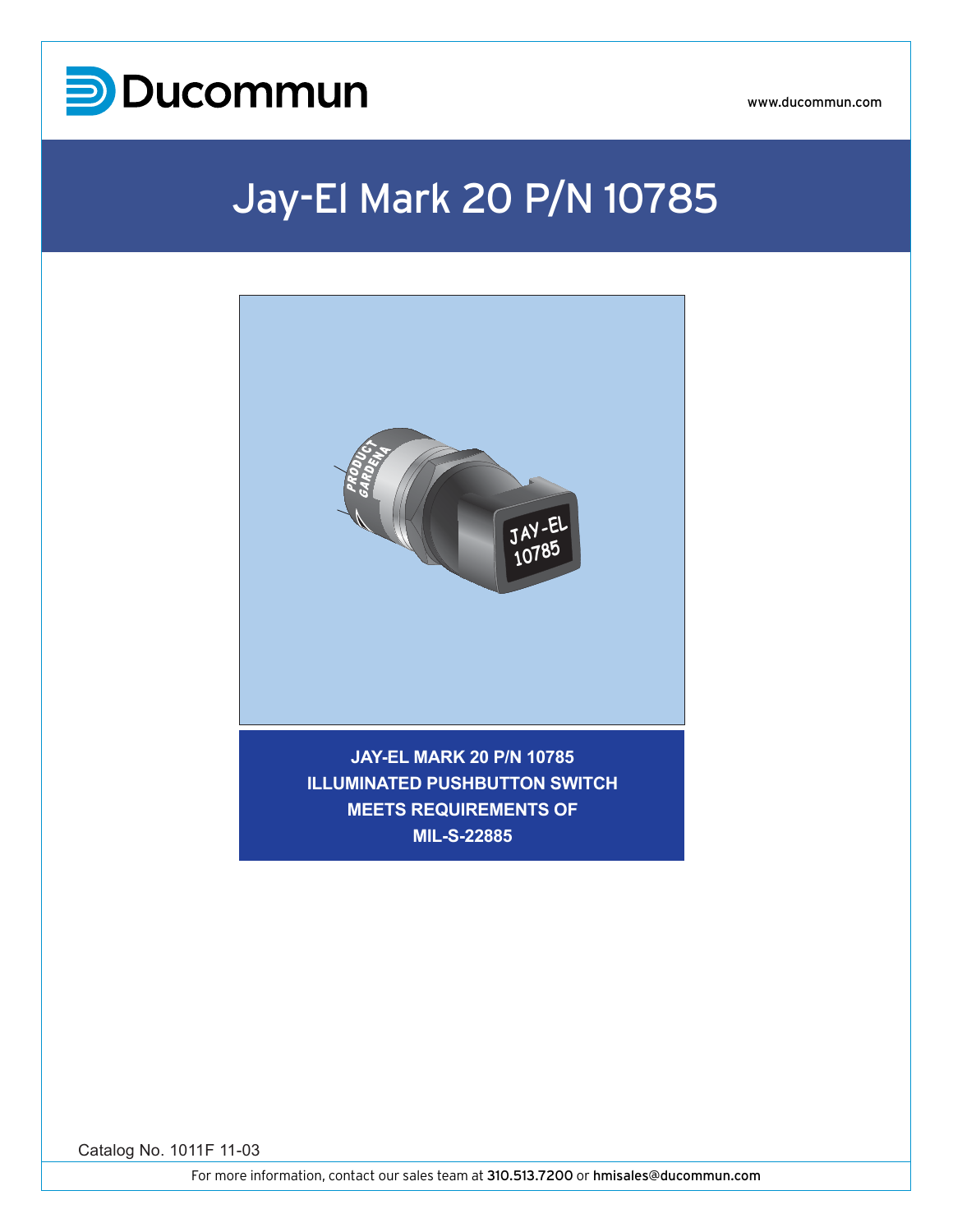

#### **MINIATURE KEYBOARD SWITCH**

#### Meets requirements of Mil-S-22885



Shown Approximately Actual Size.

### **DESIGN FEATURES**

Uniform lightning from low level to Sunlight Readable.

Four Pushbutton sizes.

.030 diameter terminals for P/C board or flex circuit.

All legend and color combinations available.

Compact size

Will mount on 1/2 inch centers minimum.

T-1 lamp provides low temperature

Front Re-lampable

Unit supplied with drip proof seal.

#### **ELECTRICAL**

Contact rating: 100 mAmps @ 28VDC

Contact bounce: 4 milliseconds max.

Lamp: Utilize 5, 12 or 28 volt T-1 lamp

Life: 100,000 cycles minimum

Dielectric Strength: 100VRMS minimum between terminals and between terminals and housing.

#### **MECHANICAL**

Total travel:  $.115 \pm .010$  inches

Pre-Travel: .06 inches to .09 inches

Actuation force:  $26 \pm 5$  oz.

Weight: 7 grams max.

Mounting torque:  $5 \pm .5$  inch lbs.

Pushbutton removal force: 1 to 3 lbs.

Installation note: Solder per Mil-Std 202, Method 210 except limit hi-temp to 450 F for 7 seconds max. Do not exert force on terminals during soldering operation.

#### **ENVIRONMENTAL**

Shock and Vibration:

In accordance with Mil-S-22885.

Operation temperature: -55°C to +  $85^{\circ}$ C

Seal: Drip proof per Mil-Std-108

**ALL INFORMATION PUBLISHED IN THIS CATALOGUE IS EFFECTIVE AT TIME OF PUBLICATION AND IS SUBJECTED TO CHANGE WITHOUT NOTICE.**

Page 2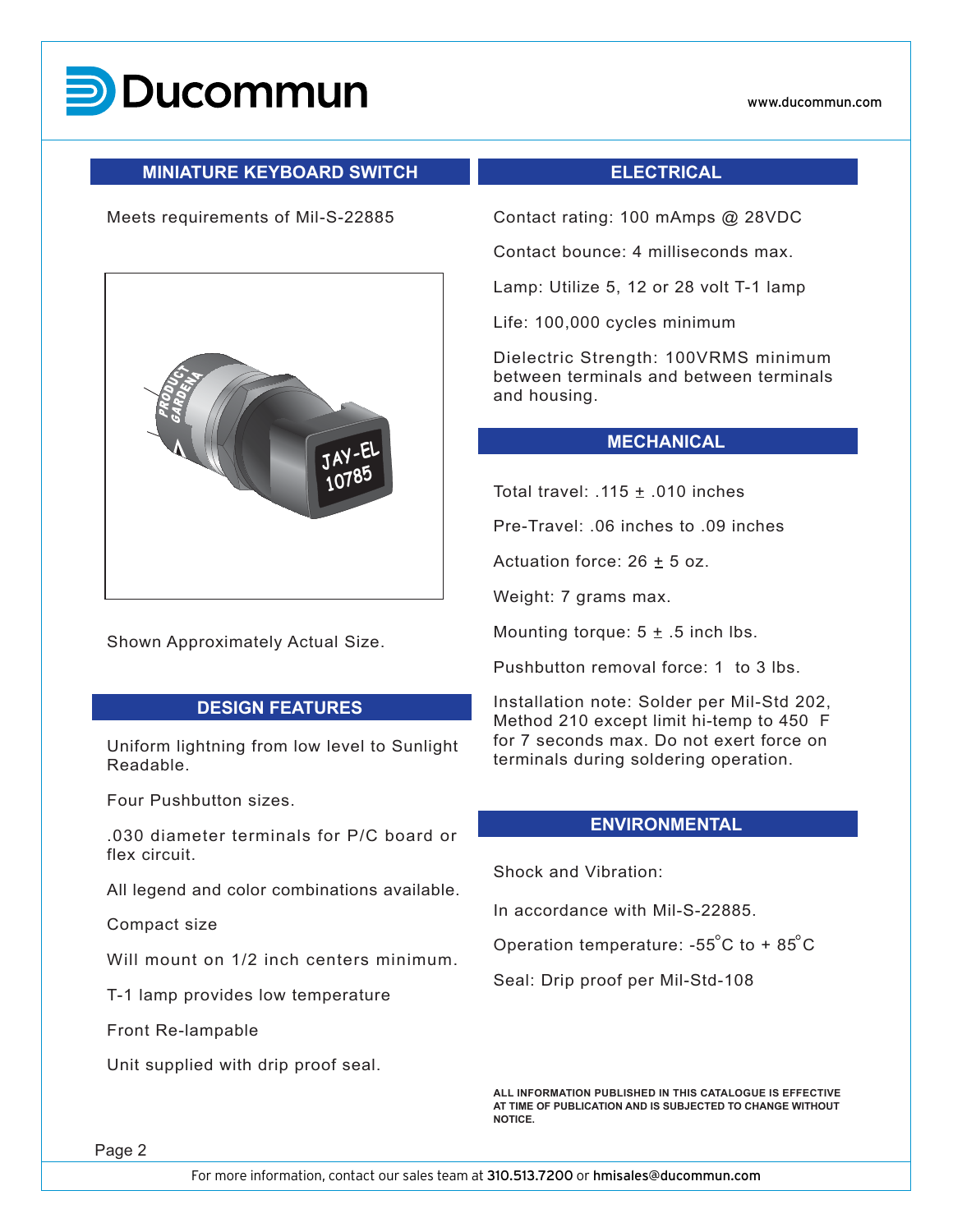**D**Ducommun

www.ducommun.com

| $\rightarrow$ POSSITION $\blacksquare$                                                                                                                                       |                                                                  |                                                                                                                                                                         |                                                                          |                                                                    |                                                        |                            |                                                                                                                                                                     |                                                     |                                                                                                                                            | www.ducommun.com                 |
|------------------------------------------------------------------------------------------------------------------------------------------------------------------------------|------------------------------------------------------------------|-------------------------------------------------------------------------------------------------------------------------------------------------------------------------|--------------------------------------------------------------------------|--------------------------------------------------------------------|--------------------------------------------------------|----------------------------|---------------------------------------------------------------------------------------------------------------------------------------------------------------------|-----------------------------------------------------|--------------------------------------------------------------------------------------------------------------------------------------------|----------------------------------|
| ORDERING PROCEDURE - Fill out Preliminary Product Specification using Tables below and submit to Jay-El for Customer Code assignment.                                        |                                                                  |                                                                                                                                                                         |                                                                          |                                                                    |                                                        |                            |                                                                                                                                                                     |                                                     |                                                                                                                                            |                                  |
| <b>TABLE 1</b><br>TABLE 2<br><b>BASIC P/N</b><br><b>MOUNTING TYPE</b>                                                                                                        | <b>TABLE 3</b><br>BEZEL COLOR SPLIT GROUND                       | <b>TABLE 4</b>                                                                                                                                                          | <b>TABLE 5</b><br>EMI                                                    | TABLE 6<br><b>DRIP PROOF</b><br><b>SEAL</b>                        | <b>TABLE 7</b><br><b>RETAINED</b><br><b>PUSHBUTTON</b> |                            | TABLE 8<br><b>PUSHBUTTON</b><br><b>STYLE</b>                                                                                                                        | TABLE 9<br><b>SWITCH POLES</b>                      | TABLE 10<br><b>CONTACTS</b>                                                                                                                | TABLE 11<br><b>SWITCH ACTION</b> |
| <b>NOT</b><br>10785<br>APPLICABLE                                                                                                                                            | <b>NOT</b><br>APPLICABLE                                         | <b>NOT</b><br>APPLICABLE                                                                                                                                                | <b>YES</b><br><b>NO</b>                                                  | <b>NOT</b><br>APPLICABLE                                           | <b>NOT</b><br>APPLICABLE                               |                            | A C<br>$\mathbf{B}$<br>$\Box$                                                                                                                                       | 0 INDICATOR<br>11 SPDT                              | (BELOW 1 AMP)<br>GOLD<br>CONTACTS                                                                                                          | 0 INDICATOR<br>M MOMENTARY       |
| TABLE 12<br>TABLE 14<br>TABLE 13<br><b>UNLIGHTED</b><br>* LIGHTED<br><b>BACKGROUND</b><br><b>DISPLAY DATA</b><br><b>COLOR</b><br><b>COLOR</b>                                |                                                                  |                                                                                                                                                                         |                                                                          | TABLE 15<br>** DISPLAY TYPE                                        |                                                        |                            |                                                                                                                                                                     |                                                     | TABLE 16<br><b>CHARACTER SIZE</b><br><b>AND PLACEMENT</b>                                                                                  |                                  |
| BLK BLACK<br>TO BE SPECIFIED ON<br>DW DIFFUSED<br>PRELIMINARY FORM<br>WHITE                                                                                                  | C CLEAR<br>RED<br>AMBER                                          | NG NUETRAL<br>AG AVIATION                                                                                                                                               | GRAY                                                                     | BACKGROUND ILLUMINATES IN COLOR.<br>2. REPLACED BY DISPLAY TYPE 7. |                                                        |                            | . BLACK CHARATERS ON DIFFUSED WHITE BACKGROUND.                                                                                                                     |                                                     | SEE CHARACTER<br><b>INFORMATION</b><br>CHART                                                                                               |                                  |
| <b>NG</b><br>NUETRAL<br>GRAY<br>RED<br>R<br>AMBER<br>$\mathsf{A}$                                                                                                            | YELLOW<br>Y.<br>G GREEN<br>B BLUE<br>DW DIFFUSED<br><b>WHITE</b> | AY AVIATION<br>AG1 AVIATION                                                                                                                                             | GREEN<br>YELLOW                                                          |                                                                    |                                                        |                            | 3. NOT READILY DISCERNIBLE BEFORE LIGHTED. OPAQUE<br>4. ILLUMINATING CHARACTERS ON BLACK BACKGROUND.                                                                | CHARACTERS ON NEUTRAL GRAY ILLUMINATING BACKGROUND. | TABLE 17                                                                                                                                   |                                  |
| Y<br>YELLOW<br>G<br>GREEN<br>$\overline{B}$<br><b>BLUE</b>                                                                                                                   | DW WHITE<br>LIGHT                                                | B1 BLUE 1                                                                                                                                                               | GREEN 1                                                                  | CONDITION.                                                         |                                                        |                            | CHARACTERS SHALL NOT APPEAR ILLUMINATED IN UNLIT<br>5. CONTRASTING OPAQUE CHARACTERS ON ILLUMINATING                                                                |                                                     | <b>LAMPS</b><br>T1<br><b>NUMBER</b>                                                                                                        |                                  |
| <b>NOTES</b><br>* AG OR AY SHOULD BE SPECIFIED WHEN                                                                                                                          |                                                                  | COLORED BACKGROUND. BLACK CHARACTERS ON YELLOW<br>OR AMBER BACKGROUND. WHITE CHARACTERS ON ALL<br>OTHER COLORS.<br>6. DISPLAY TYPES NOT COVERED BY THIS TABLE SHOULD BE |                                                                          |                                                                    |                                                        |                            | 6180<br>5V<br>718<br>12V<br>6839<br><b>28V</b>                                                                                                                      |                                                     |                                                                                                                                            |                                  |
| GREEN OR YELLOW IS TO MEET MIL - C - 25050<br>AY APPEARS AMBER WHEN ILLUMINATED.                                                                                             |                                                                  | SPECIFIED BY A NOTE ON PURCHASE ORDER OR MAY BE<br>SPECIFIED ON JAY-EL CUSTOMER SPECIFICATION.<br>7. WHITE CHARACTERS ILLUMINATE IN COLOR ON BLACK<br>BACKGROUND.       |                                                                          |                                                                    |                                                        |                            |                                                                                                                                                                     |                                                     |                                                                                                                                            |                                  |
| * B1 AND AG1 SPECIAL HIGH BRIGHT BLUE &<br>GREEN RECOMMENDED FOR DISPLAY TYPE 8.                                                                                             |                                                                  |                                                                                                                                                                         |                                                                          |                                                                    |                                                        |                            | 8. SUNLIGHT READABLE ILLUMINATING CHARACTERS ARE HIDDEN<br>BEFORE LIGHTED. BLACK BACKGROUND. CHARACTERS ARE<br>VISIBLE IN DIRECT SUNLIGHT. (10,000FC) WHEN LIGHTED. |                                                     |                                                                                                                                            |                                  |
| * * DISPLAY TYPE 8 A .125 DIAMETER AREA IS<br>AVAILABLE FOR HIGH CONTRAST. SUNLIGHT<br>READABLE MESSAGE. (i.e. A SYMBOL OR<br>SINGLE CHARACTER OF .012 STROKE WIDTH<br>ONLY) |                                                                  |                                                                                                                                                                         |                                                                          |                                                                    |                                                        |                            |                                                                                                                                                                     |                                                     |                                                                                                                                            |                                  |
| *** ALL STANDARD UNITS HAVE RETAINED<br>PUSHBUTTONS AND A BLACK AT THE FRONT<br>OF THE SWITCH HOUSING.                                                                       |                                                                  |                                                                                                                                                                         |                                                                          |                                                                    |                                                        |                            |                                                                                                                                                                     |                                                     |                                                                                                                                            |                                  |
| **** IF ADDITIONAL CHARACTERS PER LINE ARE<br>REQUIRED. SPECIFY FUTURA MEDIUM<br>CONDENSED.                                                                                  |                                                                  |                                                                                                                                                                         |                                                                          |                                                                    |                                                        |                            |                                                                                                                                                                     |                                                     |                                                                                                                                            |                                  |
| <b>CHARACTER INFORMATION</b><br>(HORIZONTAL DIRECTION ONLY)                                                                                                                  |                                                                  |                                                                                                                                                                         |                                                                          |                                                                    |                                                        |                            |                                                                                                                                                                     |                                                     |                                                                                                                                            |                                  |
| CONDENSED<br>BLOCK<br>CHARACTERS                                                                                                                                             | CHARACTER<br>SIZE<br>NUMBER                                      |                                                                                                                                                                         | <b>CHARACTER</b><br><b>STROKE</b><br>HEIGHT<br>(OVERALL)<br><b>WIDTH</b> |                                                                    |                                                        | CHARACTERS<br>PER LINE *** |                                                                                                                                                                     |                                                     | <b>Suggested Soldering Procedures</b><br>A. Position the assembly in a rigid fixture to prevent                                            |                                  |
|                                                                                                                                                                              |                                                                  |                                                                                                                                                                         |                                                                          | A                                                                  | PUSHBUTTON STYLES<br>B<br>$\mathbf c$                  |                            | D                                                                                                                                                                   |                                                     | movement during the soldering operation.<br>B. The use of a temperature controlled soldering iron is                                       |                                  |
| JAY - EL PRODUCTS INC.                                                                                                                                                       | $-1$                                                             | .010                                                                                                                                                                    | .072                                                                     | 5                                                                  | 6<br>$\overline{4}$                                    |                            | 5                                                                                                                                                                   |                                                     | recommended. Resistance to soldering heat per<br>Mil-Std-202, Method 210 except temperature extreme                                        |                                  |
| JAY-EL PRODUCTS INC.                                                                                                                                                         | $-2$                                                             | .012                                                                                                                                                                    | .087                                                                     | $\overline{4}$                                                     | 5<br>$\overline{3}$                                    |                            | $\overline{4}$                                                                                                                                                      |                                                     | shall be 235°C and duration shall be 7 seconds.<br>Do not exert force on the terminals while being<br>subjected to soldering temperatures. |                                  |
| JAY-EL PRODUCTS INC.                                                                                                                                                         | $-3$                                                             | .015                                                                                                                                                                    | .109                                                                     | $\mathbf{3}$                                                       | $\overline{0}$<br>$\overline{4}$                       |                            | 3 <sup>5</sup>                                                                                                                                                      |                                                     | C. Only rosin core solder should be used, terminals are                                                                                    |                                  |
| JAY-EL PRODUCTS                                                                                                                                                              | $-4$                                                             | .018                                                                                                                                                                    | .125                                                                     | $\mathbf{3}$                                                       | $\overline{4}$<br>$\overline{0}$                       |                            | 3                                                                                                                                                                   |                                                     | plated for ease of soldering. The use of additional<br>flux should be just avoided.                                                        |                                  |
| JAY - EL PRODUCTS                                                                                                                                                            | $-5$                                                             | .020                                                                                                                                                                    | .145                                                                     | $\overline{2}$                                                     | $3^{\circ}$<br>$\overline{0}$                          |                            | $\overline{2}$                                                                                                                                                      | 2. Cleaning Operations                              | A. Position assembly to prevent flux removal<br>solvents from entering and contaminating the                                               |                                  |
| JAY-EL PRODU                                                                                                                                                                 | $-6$                                                             | .025                                                                                                                                                                    | .175                                                                     | $\overline{2}$                                                     | $\mathbf{3}$<br>$\overline{0}$                         |                            | $\overline{2}$                                                                                                                                                      | switch.                                             | B. A 50/50 solution of Freon and isopropyl alcohol                                                                                         |                                  |
| JAY-EL PRO                                                                                                                                                                   | $-7$                                                             | .035                                                                                                                                                                    | .222                                                                     | 2                                                                  | 3<br>$\overline{0}$                                    |                            | 2                                                                                                                                                                   |                                                     | applied with a cotton swab is suggested to<br>remove the flux residue from terminals.                                                      |                                  |
|                                                                                                                                                                              |                                                                  |                                                                                                                                                                         |                                                                          |                                                                    |                                                        |                            |                                                                                                                                                                     |                                                     |                                                                                                                                            |                                  |

#### **CHARACTER INFORMATION**<br>CONTOURNED DURING THE SOLDING OF SOLDING THE SOLDERING OF SOLDING THE SOLDING OF SOLDING THE SOLDING OF SOLDING A. Position the assembly in a rigid fixture to prevent

| <b>CONDENSED</b><br><b>BLOCK</b><br><b>CHARACTERS</b> | <b>CHARACTER</b><br><b>SIZE</b><br><b>NUMBER</b> | <b>STROKE</b><br><b>WIDTH</b> | <b>CHARACTER</b><br><b>HEIGHT</b><br>(OVERALL) | CHARACTERS<br>***<br>PER LINE<br><b>PUSHBUTTON STYLES</b> |   |          |
|-------------------------------------------------------|--------------------------------------------------|-------------------------------|------------------------------------------------|-----------------------------------------------------------|---|----------|
|                                                       |                                                  |                               |                                                | A                                                         | в | C        |
| JAY - EL PRODUCTS INC.                                | $-1$                                             | .010                          | .072                                           | 5                                                         | 6 | 4        |
| JAY-EL PRODUCTS INC.                                  | $-2$                                             | .012                          | .087                                           | 4                                                         | 5 | 3        |
| JAY-EL PRODUCTS INC.                                  | $-3$                                             | .015                          | .109                                           | 3                                                         | 4 | $\Omega$ |
| JAY - EL PRODUCTS                                     | $-4$                                             | .018                          | .125                                           | 3                                                         | 4 | $\Omega$ |
| JAY - EL PRODUCTS                                     | $-5$                                             | .020                          | .145                                           | $\overline{2}$                                            | 3 | $\Omega$ |
| JAY-EL PRODU                                          | $-6$                                             | .025                          | .175                                           | $\overline{2}$                                            | 3 | $\Omega$ |
| JAY-EL PRO                                            | $-7$                                             | .035                          | .222                                           | $\overline{2}$                                            | 3 | $\Omega$ |

- 1. Suggested Soldering Procedures
	- A. Position the assembly in a rigid fixture to prevent  $\begin{array}{c} \blacksquare \\ \blacksquare \end{array}$ movement during the soldering operation.<br>
	and the control of the soldering operation.
	- B. The use of a temperature controlled soldering iron is recommended. Resistance to soldering heat per<br>Mil-Std-202, Method 210 except temperature extreme<br>shall be 235°C and duration shall be 7 seconds. Do not exert force on the terminals while being subjected to soldering temperatures.
	- C. Only rosin core solder should be used, terminals are plated for ease of soldering. The use of additional flux should be just avoided.

# 2. Cleaning Operations JAY - EL PRODUCTS INC.

- A. Position assembly to prevent flux removal solvents from entering and contaminating the switch.
- B. A 50/50 solution of Freon and isopropyl alcohol applied with a cotton swab is suggested to remove the flux residue from terminals. |<br>|<br>|<br>|<br>| ted<br>sitis<br>sitis<br>ver<br>itch<br>jole<br>plie<br>mov erati<br>sse<br>Juti<br>Juti<br>the fl derstade<br>And a voltop<br>Ting<br>Free ponts<br>Sidure Jay<br>The<br>Internse of Production<br>of Production<br>of Production<br>of Production<br>of Production<br>of Production<br>of Production<br>of Production<br>of Production<br>of Production<br>of Production<br>of Production<br>of Production<br>of Production<br>of Produc of addi<br>Ing the<br>alcord<br>alcord<br>Incorded